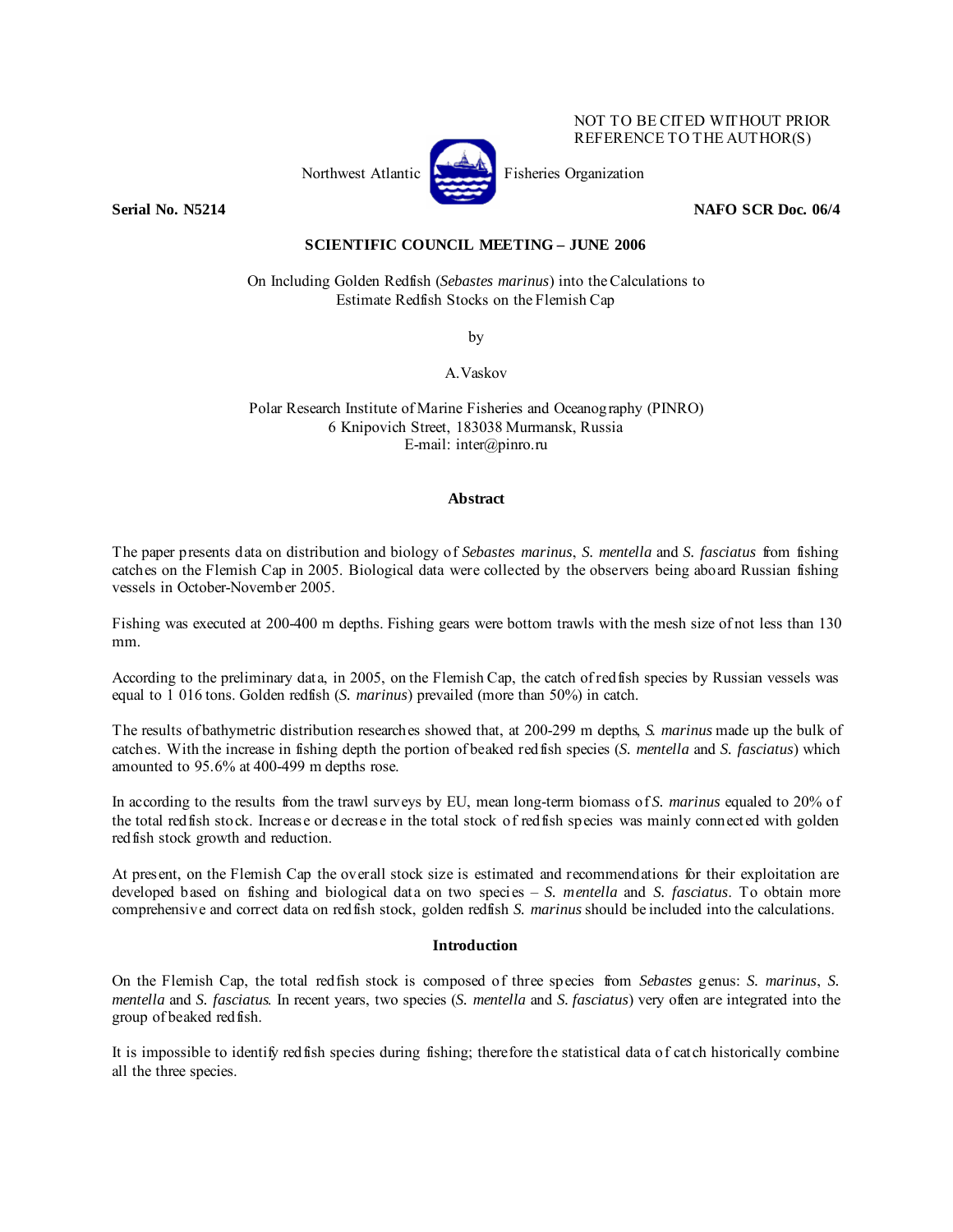Since 1995 the international redfish fishery has been abruptly reduced and redfish species were mainly taken as a by-catch in the fishing of halibut. In 1997, the international catch was estimated at only 424 tons (Table 1). More probably, it was connected with the stock size, scattered distribution of concentrations and so forth. The catch started to increase since 2000 when Russian fleet resumed redfish harvesting in Division 3M. In 2005, red fish TAC of 5 000 tons was completely fished already in the middle of November.

According to the preliminary data, in 2005, on the Flemish Cap the catch of redfish species by Russian vessels amounted to 1 016 tons.

Previously it was noted, that in that area, fishery was mainly based on mixed aggregations of Acadian and deep-sea red fish (Avila de Melo *et al.*, 2000). However fishing data and the results from the research surveys indicate that the percentage of golden redfish (*S. marinus*) in catches is significantly higher as compared with the portion of *S .fasciatus*.

The paper gives data on distribution and biology of golden redfish (*S .marinus*) and beaked redfish species (*S. mentella* and *S. fasciatus*) from fishing catches on the Flemish Cap in 2005. Fishing and biological data were collected by the observers being aboard Russian fishing vessels.

#### **Materials and Methods**

The specific composition of each catch was determined. Round weight was calculated using the conversion factors by the product weight. Zoological length was measured with separation by sex.

Identification of *S .mentella* and *S .fasciatus* is the most complicated. The main characteristics to separate those species were:

- the number of rays in the anal fin (7 rays in *S. fasciatus*),
- coalescence of parietal and nuchal crests spines (they are coalesced in *S. mentella*)
- number of vertebras (in *S. fasciatus* 30 or less, in *S. mentella* 31 or more).

The statistical data on international catch of redfish species on the Flemish Cap were taken from STATLANT 21A on the NAFO website: www.nafo.int.

### **Results**

Directed fishery of redfish species on the Flemish Cap was carried out in October-November, mainly, on the southern slope, at 200-480 m depths. Hauls were made by bottom trawls with the mesh size of not less than 130 mm. The duration of hauls was 2-4 hours. At the depths of over 700 m, the vessels conducted directed fishery of Greenland halibut with the by-catch of redfish species.

In October-November, redfish fishing efficiency was quite high and equaled to 37.9 ton per a fishing day for the vessel M-1008 "Maroanhoka" (Table 2).

The results of research on bathymetric distribution showed that, at the depths of 200-299 m, golden redfish (*S marinus*) made up the bulk of catches (82.4%) (Table 3). With the increase in the catch depth the portion of beaked redfishes (*S. mentella* and *S. fasciatus*) rose and was equal to 95.6% at the depths of 400-499 m. In accordance with the investigations into the bathymetric distribution of the redfish species on the Cap having been carried out before, at the depths of over 550 m, deep-sea redfish predominated in catches (Barsukov *et al*., 1990; Vaskov, 2001). Therefore, at the depths of over 800 m where the directed fishery of Greenland halibut was executed deep-sea redfish made up the bulk of by-catch.

Despite a wide range of depths where deep-sea redfish were distributed, in 2005 Russian catch was mainly composed of golden redfish (more than 50%). This fact may be indicative of the increase in stock size of this species.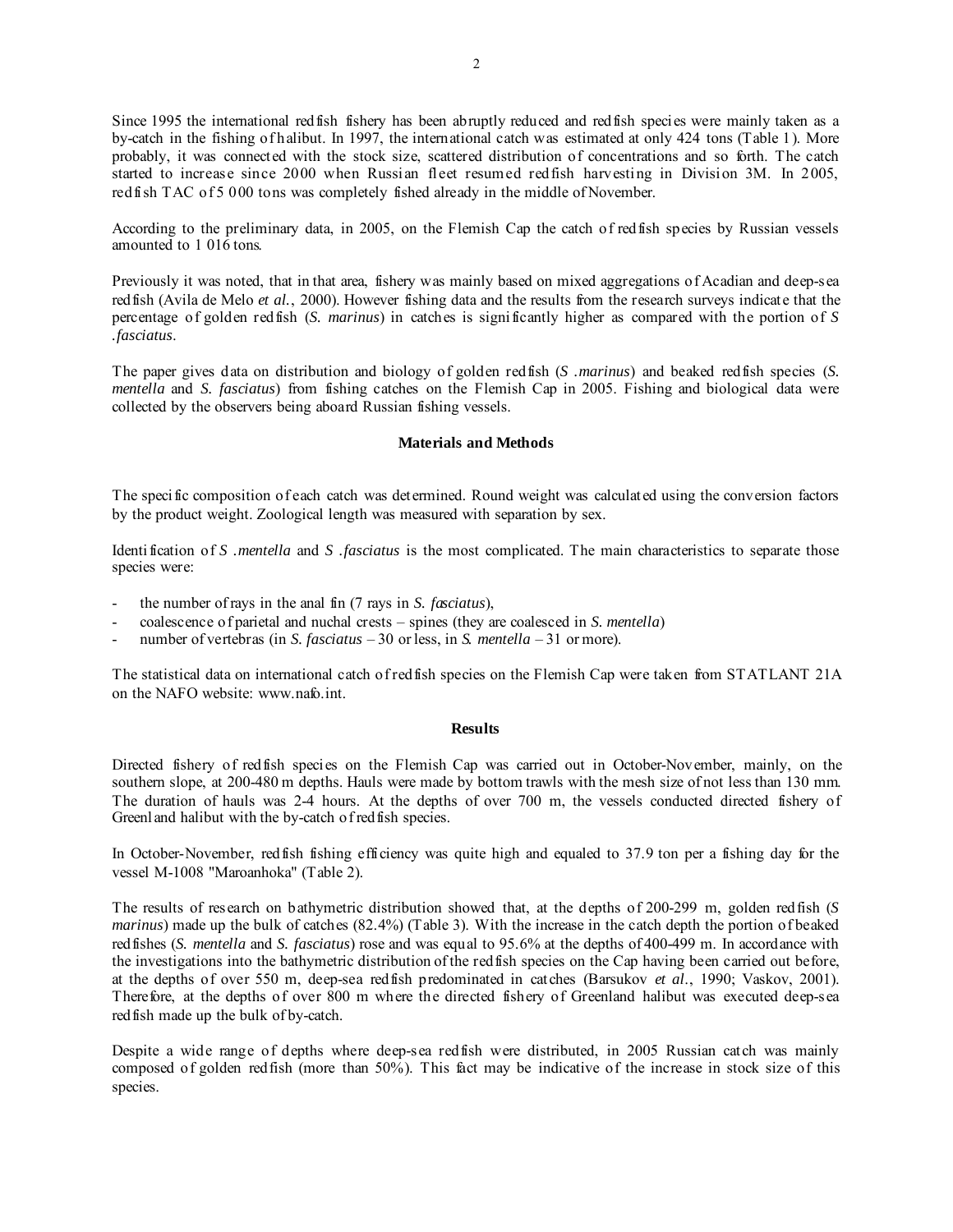Trawl research surveys with redfish separation by species (*S. mentella* and *S .fasciatus*) were initiated by EU in 1991. According to the results from those surveys, in 1991-2004, deep-sea redfish predominated in the total redfish stock (Table 4) (Casas and Troncoso, 2005). In some years, that species portion was more than 70%. In 1997 and 2003, the biomass of *S. marinus* exceeded 40% and the average portion of the species for the period of observations equaled to 20% (Table 4).

Russian trawl surveys in 1983-1993 showed that in some years *S. marinus* biomass accounted for over 20% of the total redfish stock (Igashov and Vaskov, 1997).

According to the results from the trawl surveys by EU in 1988-2004, *S. marinus* biomass varied from 5.95 to 106.17  $x$  10<sup>3</sup> tons and, by 2004, has tended to increase gradually that has been corroborated by small linear trend (Fig. 1). At that, it should be noted that redfish stock size rise or reduction are mainly affected by the increase or decrease in *S. marinus* stock.

As it was mentioned above, mixed concentrations of deep-sea redfish and Acadian redfish had been before considered as making up the bulk of catches on the Cap. However, in the surveys by EU in 1991-2004, long-term mean biomass of Acadian redfish (*S. fasciatus*) was estimated at about 11%.

At present, the total redfish stock size on the Flemish Cap is estimated and the recommendations to exploit redfish are developed using fishing and biological data on the two species *S .mentella* and *S. fasciatus*. But the portion of the latter in the total stock is the smallest. Therefore, in our opinion, to obtain more comprehensive and correct data on redfish species stock, golden redfish (*S. marinus*) should be included into the calculations.

### **References**

AVILA DE MELO, A. M., F. SABORIDO-REY, and R. ALPOIM. 2000. A Comparative assessment of redfish in NAFO Division 3M based on beaked redfish (*S. mentella* and *S. fasciatus*) commercial, by-catch and survey data. *NAFO SCR Doc.,* No. 34, Serial No. N4263, 56 p.

BARSUKOV, V. V., I. A.OGANIN, and A. I. PAVLOV. 1990. Morphological and ecological differences between *Sebastes fasciatus* and *Sebastes mentella* on the Newfoundland Shelf and Flemish Cap Bank. *Voprosy Ikhtioogii,*  30(5), p. 791-803 (in Russian).

- CASAS, V. V., and D. GTRONCOSO. 2005. Results from the bottom trawl survey on Flemish Cap of July 2004. *NAFO SCR Doc.*, No. 35, Serial No. N5121, 35 p.
- IGASHOV, T. M., and A. A.VASKOV. 1997. Assessment of *Sebastes marinus* in Division 3M by Russian research trawl survey in 1987-1996. *NAFO SCR Doc,* No. 9, Serial No. N2836, 7 p.

VASKOV, A. A. 2001. Length-age composition and distribution of beaked redfish from commercial catches taken on the Flemish Cap Bank in 2000. *NAFO SCR Doc.,* No. 19, Serial No. N4387, 11 p.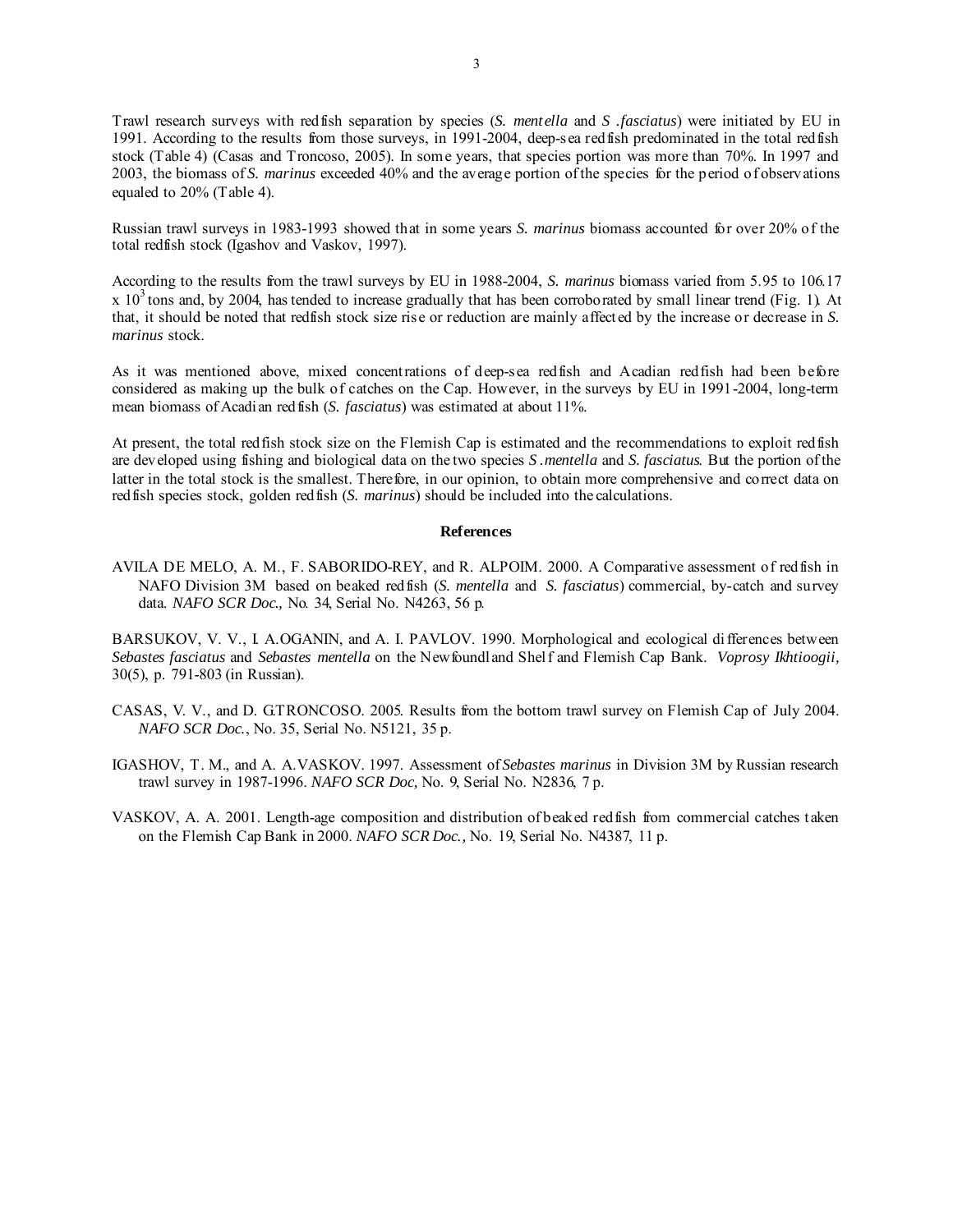| Country    | Year |          |          |      |          |          |      |          |      |      |
|------------|------|----------|----------|------|----------|----------|------|----------|------|------|
|            | 1995 | 1996     | 1997     | 1998 | 1999     | 2000     | 2001 | 2002     | 2003 | 2004 |
| Canada     |      |          | $\Omega$ |      | $\theta$ |          | 0    |          |      |      |
| Cuba       |      |          |          |      |          |          |      |          |      |      |
| Faroe Is.  | 15   |          |          |      |          |          |      |          |      |      |
| Greenland  |      |          |          |      | 0        | 11       |      |          |      |      |
| France     |      |          |          |      |          |          |      |          |      |      |
| Poland     |      |          |          |      |          |          |      |          |      |      |
| Japan      | 553  | 678      | 212      | 439  | 320      | 31       | 80   | 67       | 98   | 209  |
| Ukraine    |      | $\Omega$ | $\theta$ | 0    | $\theta$ | $\Omega$ | 0    |          |      |      |
| Portugal   | 1284 | 281      | 83       | 259  | 97       | 925      | 1590 | 1513     | 1113 | 2574 |
| Spain      | 165  | 113      | 129      | 262  | 268      | 348      | 272  | 220      | 633  | 266  |
| Russia     | 3560 | 52       | $\Omega$ |      | 108      | 1864     | 1281 | 1155     | 115  |      |
| U. Kingdom |      | $\Omega$ |          |      | $\theta$ |          | 0    | $\Omega$ |      |      |
| Lithuania  |      |          |          |      |          |          | 0    | 10       |      |      |
| Estonia    | 863  | 13       |          |      | 0        | 631      | 158  |          | 23   | 60   |
| Latvia     | 304  | $\theta$ | 0        | 0    | 0        | 13       | 11   | 0        | 0    |      |
| Total      | 6748 | 1140     | 424      | 972  | 795      | 3828     | 3396 | 2976     | 1988 | 3126 |

TABLE 1.Nominal catches by country (tons) of redfish in Div. 3M, 1995-2004. STATLANT 21A.

TABLE 2. Fishing results of the vessel M-1008 "Maroanhoka" in NAFO Div. 3M in October-November 2005.

|                            | Catch, tons |                       | Catch composition, % |        |                      |                   |        |  |  |
|----------------------------|-------------|-----------------------|----------------------|--------|----------------------|-------------------|--------|--|--|
| Period                     | Total       | per<br>fishing<br>day | Redfish<br>species   | Skates | Greenland<br>halibut | Witch<br>flounder | Others |  |  |
| 17-19.10.06<br>06-12.11.06 | 303.1       | 37.9                  | 97.8                 | 0.2    |                      | 0.4               | 0.5    |  |  |

TABLE 3. Bathymetric distribution of redfish species in Russian commercial catches taken on the Flemish Cap in 2005.

| Depth range, m | Number of<br>hauls | S. marinus   |       | S. mentella + S. fasciatus |       | Other species |               |
|----------------|--------------------|--------------|-------|----------------------------|-------|---------------|---------------|
|                |                    | $\%$<br>tons |       | tons                       | $\%$  | tons          | $\frac{0}{0}$ |
| 200-299        | 92                 | 68551        | 82.38 | 139.05                     | 16.71 | 7.55          | 0.91          |
| 300-399        | 29                 | 39.82        | 33.83 | 76.09                      | 64.65 | 1.79          | 1.52          |
| 400-499        | 31                 |              |       | 81.24                      | 95.59 | 3.75          | 4.41          |
| 500-599        | $\theta$           |              |       |                            |       |               |               |
| 600-699        | $\mathbf{0}$       |              |       |                            |       |               |               |
| 700-799        | 15                 |              |       |                            |       | 14.94         | 100.00        |
| 800-899        | 13                 |              |       | 0.09                       | 0.93  | 9.61          | 99.07         |
| 900-999        | $\mathbf{r}$       |              |       | 0.23                       | 1.97  | 11.42         | 98.03         |
| 1000-1099      | 15                 |              |       | 1.78                       | 8.33  | 19.59         | 91.67         |
| 1100-1199      | 17                 |              |       |                            |       | 20.34         | 10000         |
| 1200-1299      |                    |              |       |                            |       | 2.10          | 10000         |